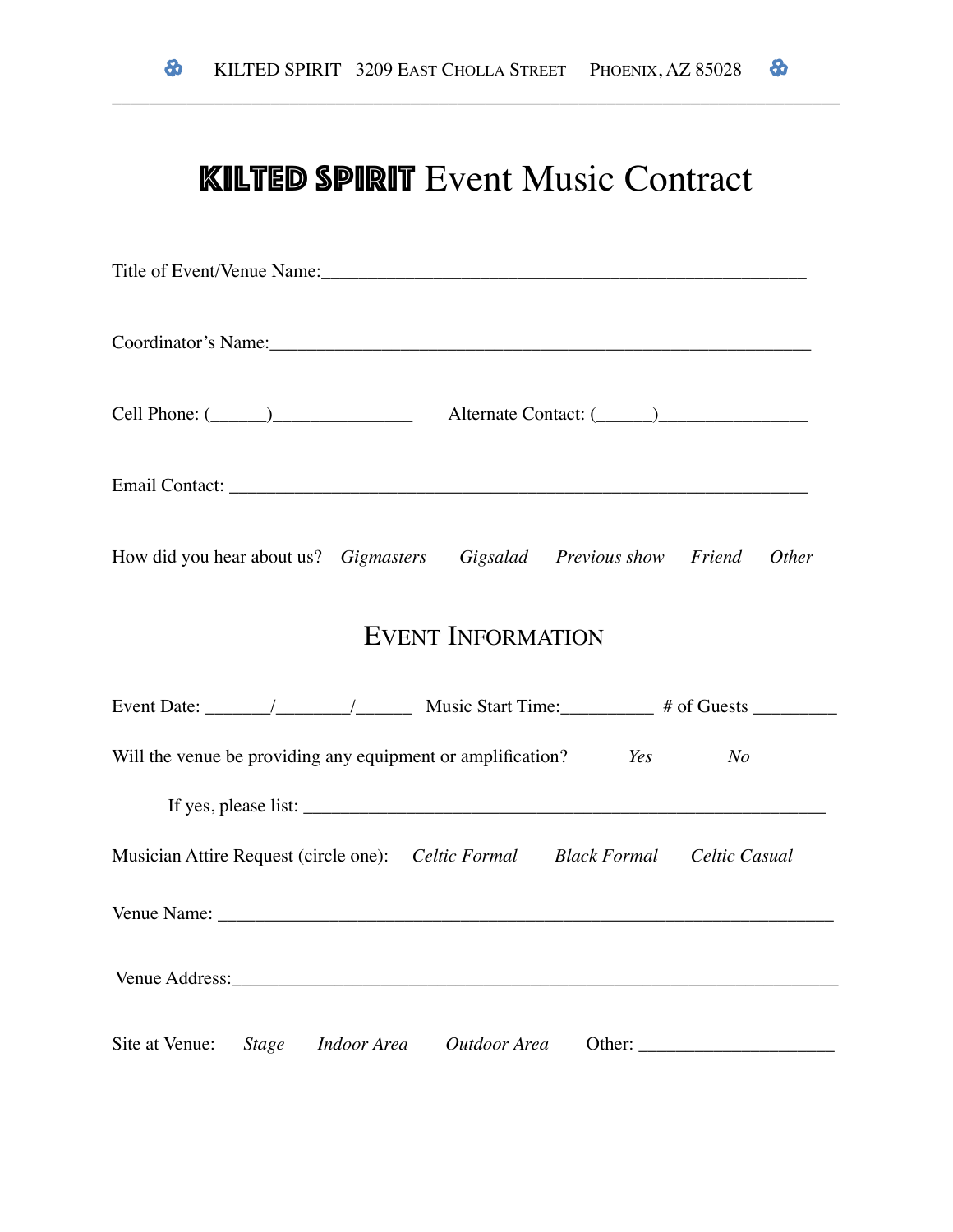## MUSIC REQUESTS

Please check desired playlist for your event music:

- □ **Celtic-** A combination of jigs & reels, traditional Irish songs, sing-along pub favorites, and modern covers of Celtic rock.
- □ **Cover Band** Classic rock favorites, dance tunes from the 70s and 80s, and modern radio hits with a Celtic flair.
- □ **Variety-** A mix of both our upbeat Celtic repertoire and favorite cover songs, from the 60s to modern day.

\_\_\_\_\_\_\_\_\_\_\_\_\_\_\_\_\_\_\_\_\_\_\_\_\_\_\_\_\_\_\_\_\_\_\_\_\_\_\_\_\_\_\_\_\_\_\_\_\_\_\_\_\_\_\_\_\_\_\_\_\_\_\_\_\_\_\_\_\_\_\_\_\_\_\_\_\_\_\_\_\_\_

\_\_\_\_\_\_\_\_\_\_\_\_\_\_\_\_\_\_\_\_\_\_\_\_\_\_\_\_\_\_\_\_\_\_\_\_\_\_\_\_\_\_\_\_\_\_\_\_\_\_\_\_\_\_\_\_\_\_\_\_\_\_\_\_\_\_\_\_\_\_\_\_\_\_\_\_\_\_\_\_\_\_

□ **Celtic Christmas**- Traditional Christmas carols with a Celtic twist, as well as holiday pop favorites.

| <b>Notes to Musicians:</b> |  |
|----------------------------|--|
|----------------------------|--|

**Will you be needing other services?** *(Fees may apply. Please specify details and times needed)*:

□ Mics or music stand for speeches: \_\_\_\_\_\_\_\_\_\_\_\_\_\_\_\_\_\_\_\_\_\_\_\_\_\_\_\_\_\_\_\_\_\_\_\_\_\_\_\_\_\_\_\_\_\_\_\_\_

□ Irish Dancers, Bagpiper or Bodhran: \_\_\_\_\_\_\_\_\_\_\_\_\_\_\_\_\_\_\_\_\_\_\_\_\_\_\_\_\_\_\_\_\_\_\_\_\_\_\_\_\_\_\_\_\_\_\_

\_\_\_\_\_\_\_\_\_\_\_\_\_\_\_\_\_\_\_\_\_\_\_\_\_\_\_\_\_\_\_\_\_\_\_\_\_\_\_\_\_\_\_\_\_\_\_\_\_\_\_\_\_\_\_\_\_\_\_\_\_\_\_\_\_\_\_\_\_\_\_\_\_\_

\_\_\_\_\_\_\_\_\_\_\_\_\_\_\_\_\_\_\_\_\_\_\_\_\_\_\_\_\_\_\_\_\_\_\_\_\_\_\_\_\_\_\_\_\_\_\_\_\_\_\_\_\_\_\_\_\_\_\_\_\_\_\_\_\_\_\_\_\_\_\_\_\_\_\_\_

 $\Box$  MC Services (band to make announcements):

□ Special song(s) dedicated: \_\_\_\_\_\_\_\_\_\_\_\_\_\_\_\_\_\_\_\_\_\_\_\_\_\_\_\_\_\_\_\_\_\_\_\_\_\_\_\_\_\_\_\_\_\_\_\_\_\_\_\_\_\_\_\_

 $\boldsymbol{\delta}$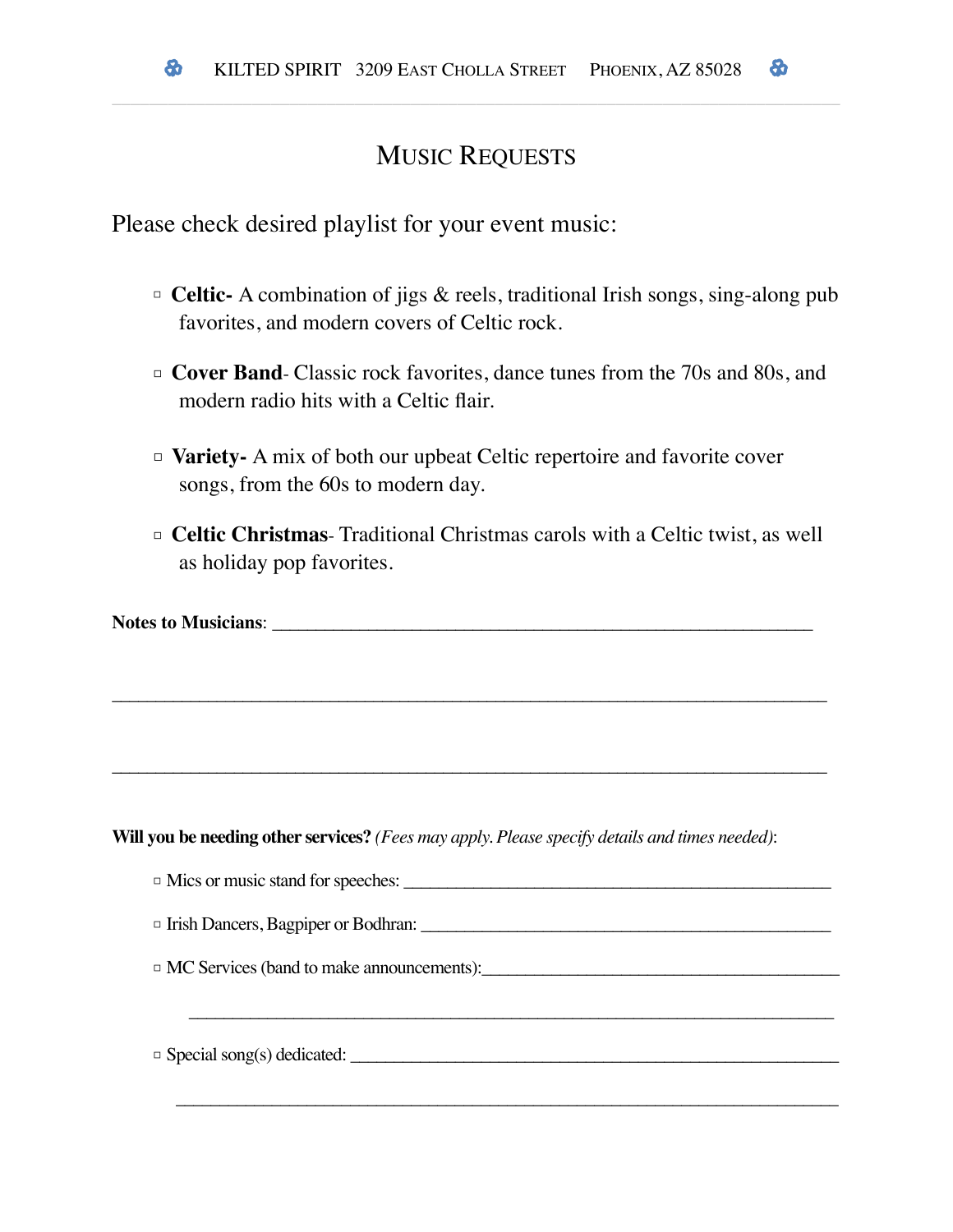### ENSEMBLE AND PRICING INFORMATION

#### **Ensemble Booked** (*All Ensembles play both instrumentals and songs, and utilize amplification*):

| Flute & Guitar Duo                                                                                                      |  |                     |                             | Guitars, flute, Irish tin whistle $\&$ vocals |                                                                   |
|-------------------------------------------------------------------------------------------------------------------------|--|---------------------|-----------------------------|-----------------------------------------------|-------------------------------------------------------------------|
| Guitar & Violin Duo Fiddle style violin, guitar & vocals                                                                |  |                     |                             |                                               |                                                                   |
| Celtic Trio (no drums) Guitars, upright bass, fiddle, flute, whistle & vocals                                           |  |                     |                             |                                               |                                                                   |
| Full Kilted Spirit Band                                                                                                 |  |                     | both male and female vocals |                                               | Guitars, upright bass, fiddle, flute, whistle, full drum kit $\&$ |
| <b>Hours Booked for Musicians:</b>                                                                                      |  | $1 \quad 2 \quad 3$ | $\overline{4}$              | 5                                             | \$                                                                |
| <b>Additional Fees</b>                                                                                                  |  |                     |                             |                                               |                                                                   |
| <b>Song Arrangement Fee:</b>                                                                                            |  |                     |                             |                                               |                                                                   |
| Travel Fee Outside Metro Area:<br>(If the venue lies outside Surprise, Anthem or Tempe, please incur about travel fees) |  |                     |                             |                                               |                                                                   |
| Other Fees or Discounts:                                                                                                |  |                     |                             |                                               |                                                                   |
| <b>Total Price as of Date of Agreement:</b>                                                                             |  |                     |                             |                                               |                                                                   |

Kilted Spirit agrees to provide music for the above mentioned engagement. **A deposit of at minimum 50% of the total fee is due upon signing this agreement. The remaining balance (minus the deposit), is due on the date of the event.** If the musicians are unable to fulfill their end of the contract due to uncontrollable circumstances, they will seek replacement musicians or refund the deposit in full. If the client cancels within 90 days of the event, the deposit is non-refundable. Clients with performances surrounding St. Patrick's Day will be required to pay the amount in full should they cancel within 90 days. This is a legally binding contract. Any amendments to this contract must be in writing and signed by all parties involved. It is understood that if the balance is not paid on the day of the event and services are rendered, the client is liable to interest being paid and/or legal action being taken.

| Client Signature : | Date: |
|--------------------|-------|
|                    |       |
|                    |       |
| Artist Signature:  | Date: |

*Please submit this completed contract to <u><i>sweetwaterstr[ings@yahoo.com](mailto:sweetwaterstrings@yahoo.com)*</u></u> *or mail to the address listed at the top of the page to receive a receipt and instructions on how to make your deposit payment.*